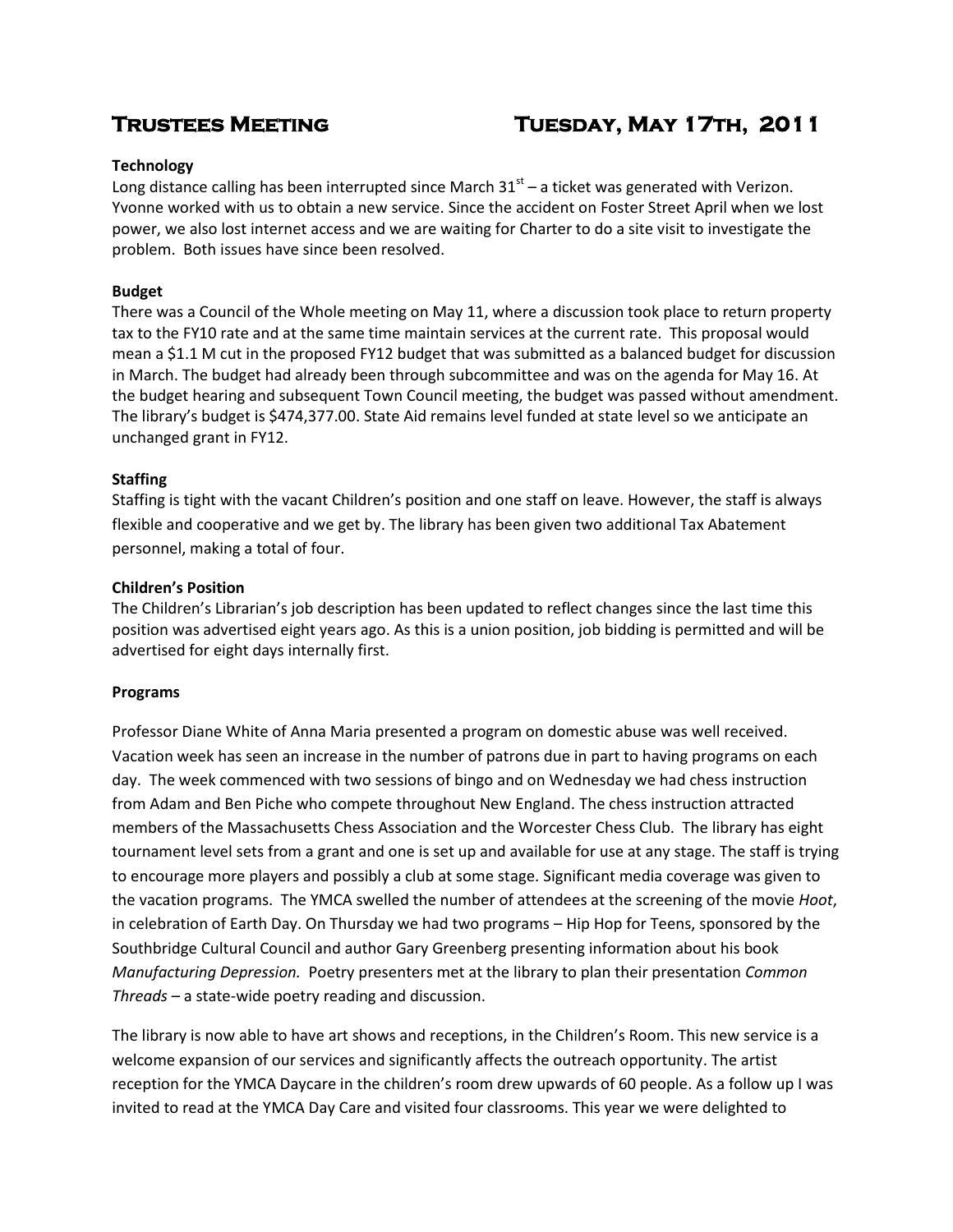present Fr. Peter Joyce, as the guest reader for the annual celebration of Día de los niños/Día de los libros. Spring has been welcomed in with a series of oversize thematic decorations made by the staff, and installed throughout the Children's Room. The artists from Cut Paper Technique had a large gathering for their reception. The music was presented by Skot Veroczi of Boston and added to the enjoyment of the evening. There was a drawing for six scholarships for a class on the art form. *Common Threads*, the state-wide celebration of poetry was well attended and received good coverage in the media.

The number of programs supported by the Friends of the Library; and the Southbridge Cultural Council (\$4,085); is growing and attracting a more diverse audience to the library and to our services. With our line item for programming at \$300 in FY11, we have grown to depend on this funding.

# **Meetings and Trainings**

Some of the library staff participated in a webinar on email use using Outlook. I attended the Clerical/Library union meeting on a few occasions this month. I also attended a planning meeting on the Youth at Risk Behavior Survey, at Community Connections. As a member of Massachusetts Library Association Social Network group, I participated in a quarterly planning meeting. I attended the Southbridge Connections Open House and meeting with Brian Cummings of the DCF. It was an excellent networking opportunity. The one-day conference *Digital Commonwealth* in Danvers presented lots of interesting ideas and concepts to think about.

### **Outreach**

Ashley and I had a meeting with Jasmin Rivas of Voices With Choices to discuss areas of mutual interest and to plan a future program.

# **Friends of JEL**

A large donation of books has been received for the Friends book sale and we are sorting through the titles. Recruitment of new members is a priority and there have been a few offers of help. We hope we will have some more help at programs to effectively conduct a meet and greet when people are here in the library.

#### **Professional**

Responded to two surveys – one for Worcester Community Action Council and the other from the MA Board of Library Commissioners on databases. Met with area library directors.

#### **Donations**

Received a donation of \$100 for the Marcelle VanVooren book fund, in honor of Mother's Day.

#### **Energy Audit**

An energy audit is scheduled for later today. An earlier appointment was cancelled and this was the soonest we could set up. It is hoped that there will be some suggestions forthcoming that will decrease the overall costs.

# **Ceiling**

There is a USDA Community Programs Direct Loans program that we are inquiring about in relation to the evaluation and assessment of the ceiling.